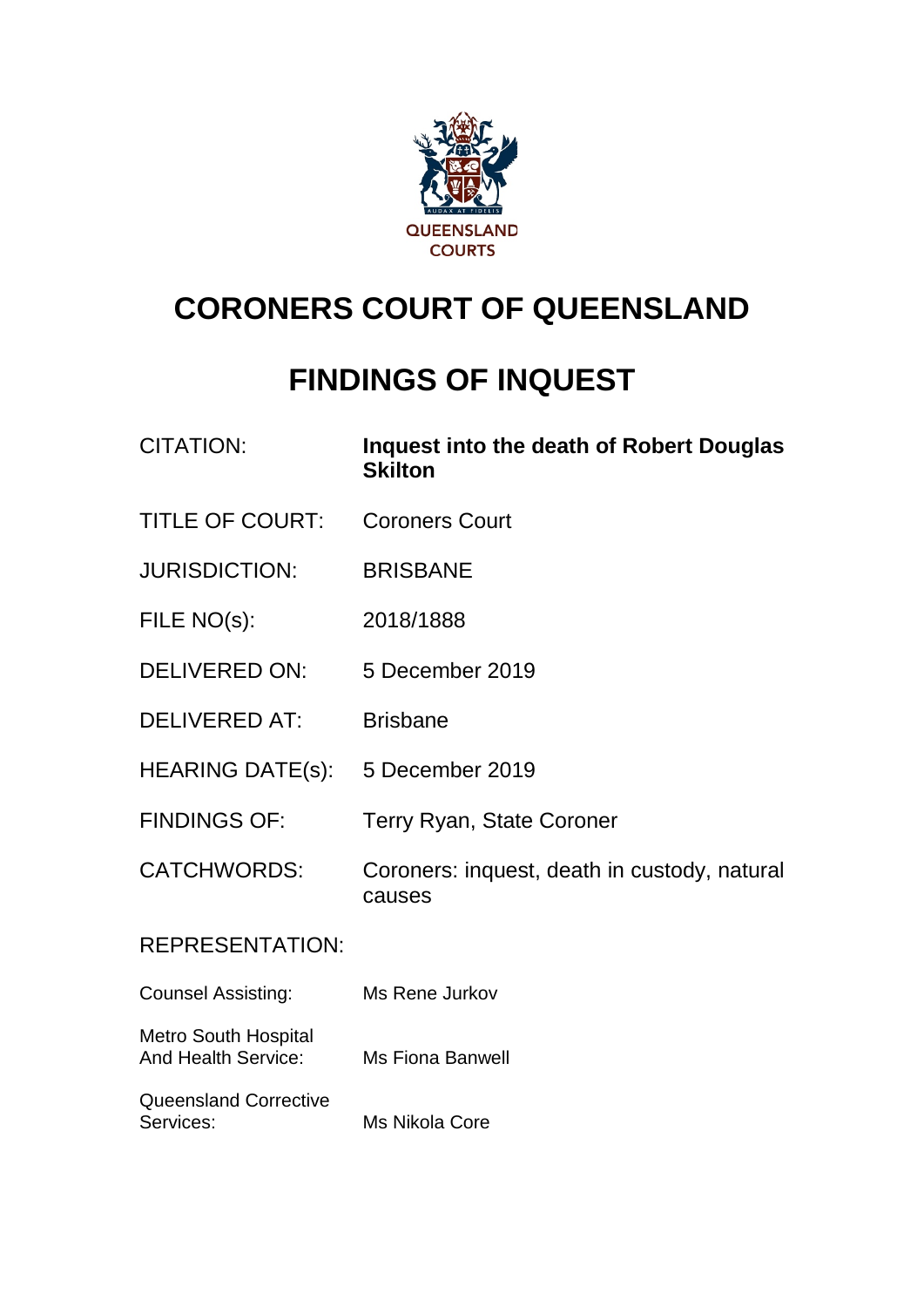| <b>Contents</b> |  |  |
|-----------------|--|--|
|                 |  |  |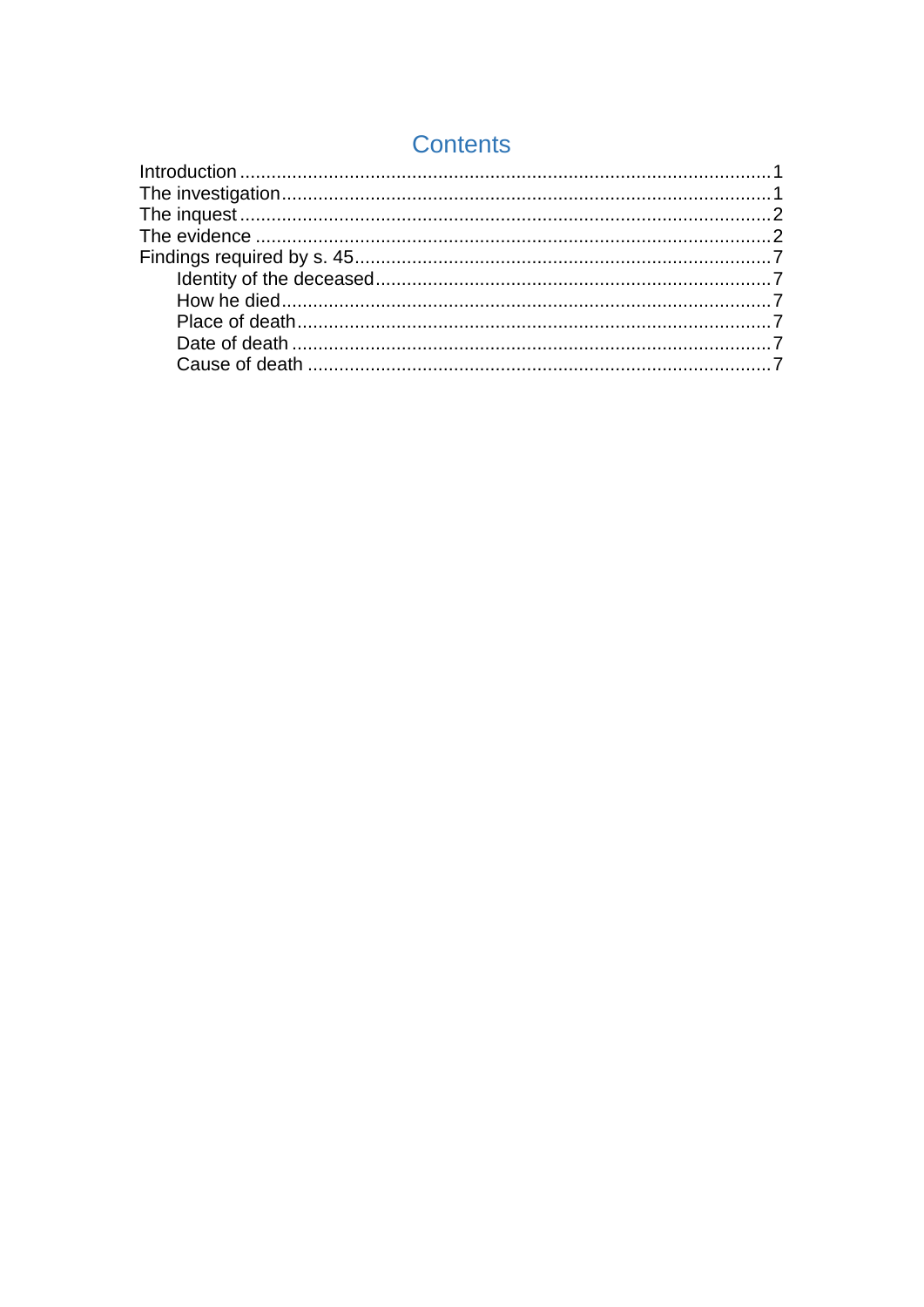### <span id="page-2-0"></span>**Introduction**

- 1. At the time of his death Robert Skilton was aged 73 years. He was in the custody of Queensland Corrective Services at the Wolston Correctional Centre (WCC). He had been convicted of murder on 3 October 1975 and sentenced to life imprisonment. After being transferred to the Princess Alexandra Hospital (PAH) Secure Unit on 19 April 2018, he died on 29 April 2018.
- 2. Mr Skilton had a 59 year smoking habit beginning at age 14 years and ending when tobacco was banned in correctional centres in 2015. He consistently declined medical attention throughout his time in custody, with records indicating up to five years between medical appointments<sup>[1](#page-2-2)</sup> and a regular refusal of medical tests and check-ups. [2](#page-2-3)

## <span id="page-2-1"></span>**The investigation**

- 3. An investigation into the circumstances leading to Mr Skilton's death was conducted by Detective Senior Constable Marcelle Sannazzaro from the Queensland Police Service (QPS) Corrective Services Investigation Unit (CSIU).
- 4. Upon being notified of Mr Skilton's death, members of the CSIU attended at the PAH. Mr Skilton's correctional records and his medical files from WCC and PAH were obtained.
- 5. The investigation was informed by statements from the relevant custodial correctional officers, nursing staff and custodial staff at WCC, fellow prisoners, and a medical officer at the PAH. These statements were tendered at the inquest.
- 6. At the request of the Coroners Court, Dr Ian Home from the Clinical Forensic Medicine Unit (CFMU) examined Mr Skilton's medical records from WCC and the PAH and reported on them.
- 7. The CSIU investigation concluded that Mr Skilton died as a result of natural causes, and that he was provided with opportunities for medical care at WCC. It also found that there were no suspicious circumstances associated with the death. I am satisfied that the CSIU investigation was thoroughly and professionally conducted and that all relevant material was accessed.

<span id="page-2-2"></span><sup>&</sup>lt;sup>1</sup> Exhibit C2, pages 5 and 38  $^2$  Exhibit C2, pages 38 and 65.  $\overline{a}$ 

<span id="page-2-3"></span>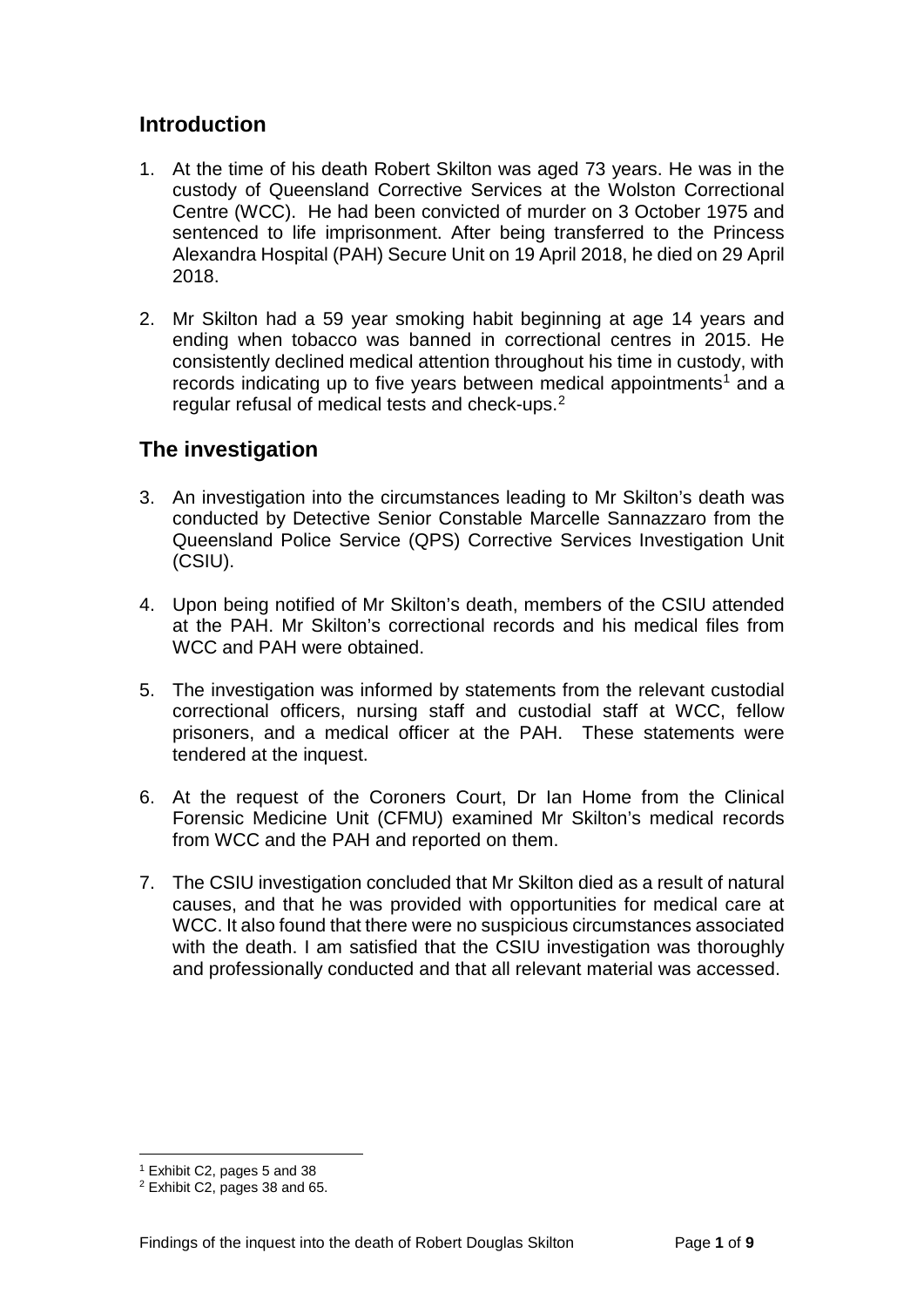## <span id="page-3-0"></span>**The inquest**

8. As Mr Skilton died while in custody an inquest was required by s 27 of the *Coroners Act 2003*. All of the statements, records of interview, medical records, photographs and materials gathered during the investigations were tendered at the inquest.

## <span id="page-3-1"></span>**The evidence**

#### *Incarceration history*

- 9. Mr Skilton was sentenced to life imprisonment on 3 October 1975. In 1988, 13 years into his sentence, he was assessed as being not suitable for release on parole. The reviewing psychiatrist, Dr Edwards, noted that Mr Skilton showed "no sign of remorse and no guilt feelings".<sup>[3](#page-3-2)</sup> His records do not indicate that he applied for parole again.
- 10. One of his fellow inmates commented that he believed Mr Skilton knew he was not getting parole and allowed his health to deteriorate to assist his chances. [4](#page-3-3) Mr Skilton's history displays extensive avoidance of medical treatment since his incarceration of over 43 years began.
- 11. Mr Skilton was said to be active for his age<sup>[5](#page-3-4)</sup> and worked within trade industries at WCC. Mr Skilton had worked at 'SNAPS' (Fire Safety Systems) from 2013 up until his admission to hospital in 2018. His health had begun deteriorating in the six months leading up to his death, with other prisoners noting a loss of weight, chesty, chronic cough and frailty. A trade instructor from 'SNAPS' eventually persuaded Mr Skilton to see a doctor after becoming concerned about his cough and shortness of breath at work.

#### *Personal history*

- 12. Mr Skilton was married at age 19 to his first wife with whom he had a daughter. He had not seen this daughter since she was five years of age.<sup>[6](#page-3-5)</sup> He remarried and had three more children before being imprisoned, and subsequently divorced in 1976. Mr Skilton's father died when he was aged 19 years, and Mr Skilton had not been in contact with his mother in the decade prior to his death.
- 13. One of Mr Skilton's daughters was contacted by the PAH on 24 April 2018 regarding his diagnosis.<sup>[7](#page-3-6)</sup> She had not been in contact with him for six years<sup>8</sup>, but was happy to receive updates and a phone call from him.

 $\overline{a}$ 

<span id="page-3-2"></span><sup>3</sup> Exhibit C2.1, page 31.

<span id="page-3-3"></span><sup>4</sup> Exhibit A5, page 9.

<span id="page-3-4"></span><sup>5</sup> Exhibit A6, page 9.

<span id="page-3-5"></span><sup>6</sup> Exhibit C2.1, page 29.

<span id="page-3-6"></span><sup>7</sup> Exhibit C1, page 49.

<span id="page-3-7"></span> $8$  Ibid, page  $74$ .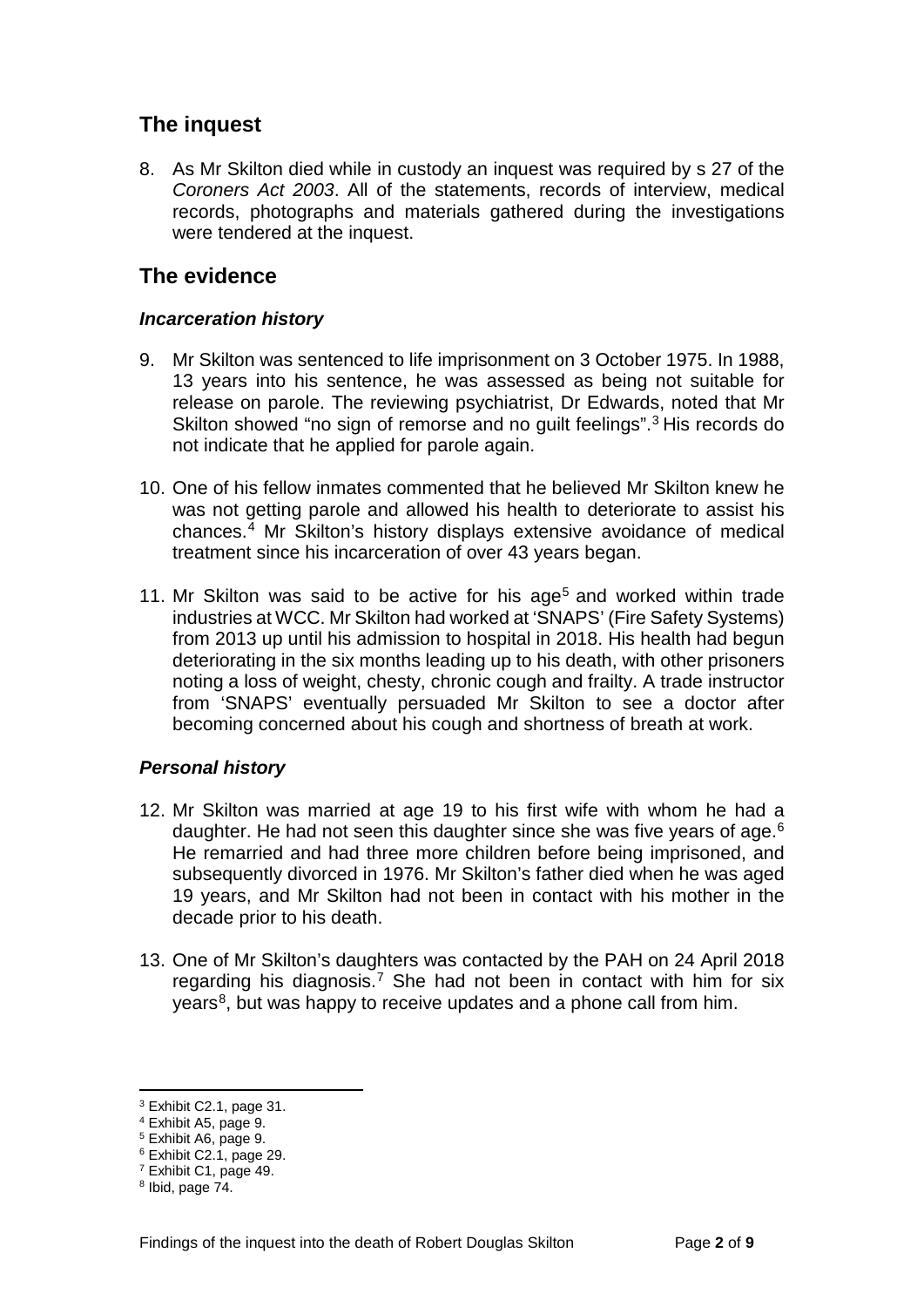#### **Medical history**

- 14. Mr Skilton started smoking at age 14, only ceasing with the correctional centre tobacco ban in 2015. The only record of Mr Skilton self-referring to a doctor while in custody was his first appointment with Dr Janssens on 10 April 2018.
- 15. Mr Skilton had immunisations yearly, saw a dentist in 1[9](#page-4-0)89 and 2009<sup>9</sup> and saw an optometrist for prescription glasses in 2013.<sup>[10](#page-4-1)</sup> Apart from those instances, he did not have any medical appointments. During his check-up on 1 May 2007, his progress notes state that he "prefers no tests".<sup>[11](#page-4-2)</sup> This was similar to his previous check-up on 25 June 2002 where he preferred not to have colonoscopy for cancer screening or Statin medication. [12](#page-4-3) In 2009, he had refused his influenza vaccination, [13](#page-4-4) and in 2015 expressed disinterest in bowel cancer screening. [14](#page-4-5)
- 16. On 10 April 2018, Mr Skilton saw Dr Michael Janssens, a locum medical officer at WCC. He observed that Mr Skilton appeared emaciated with a weight of 44kgs, and with a wheeze on the left side of his chest. [15](#page-4-6) Dr Janssens' primary diagnosis was of lung malignancy with a differential diagnosis of chronic obstructive lung disease. Dr Janssens arranged blood tests, a chest x-ray and CT scan, and commenced a course of antibiotics. A review of Mr Skilton was scheduled in a week.
- 17. Upon review on 17 April 2018, Mr Skilton stated that he was feeling a little less short of breath and his cough had improved, however he had lost weight and was now 42.6kgs.<sup>[16](#page-4-7)</sup> Mr Skilton had not undergone imaging, and Dr Janssens found that the radiological tests had not been carried out due to the referral not being signed by him. It was signed and resubmitted, with a review scheduled in two days.
- 18. On 19 April 2018, Mr Skilton had still not had his imaging carried out. To expedite this, Dr Janssens referred Mr Skilton to the Princess Alexandra Hospital Emergency Department. Mr Skilton was transported to the hospital via ambulance later that day.
- 19. Mr Skilton was admitted to PAH on the afternoon of 19 April 2018 and underwent a CT scan that same day. The scan confirmed a large right lung mass compressing vital structures. [17](#page-4-8)

<span id="page-4-3"></span> $12$  Ibid.

 $\overline{a}$ 

<sup>9</sup> Exhibit C2, page 31, 29 respectively.

<span id="page-4-2"></span><span id="page-4-1"></span><span id="page-4-0"></span><sup>10</sup> Ibid, page 20, 21.<br><sup>11</sup> Ibid, page 38.

<span id="page-4-4"></span><sup>13</sup> Exhibit C2, page 65.

<span id="page-4-5"></span><sup>&</sup>lt;sup>14</sup> Exhibit C2.1, page 9.<br><sup>15</sup> Exhibit B2, para 10.

<span id="page-4-8"></span><span id="page-4-7"></span><span id="page-4-6"></span> $16$  Ibid, para 15. 16 Ibid, para 15.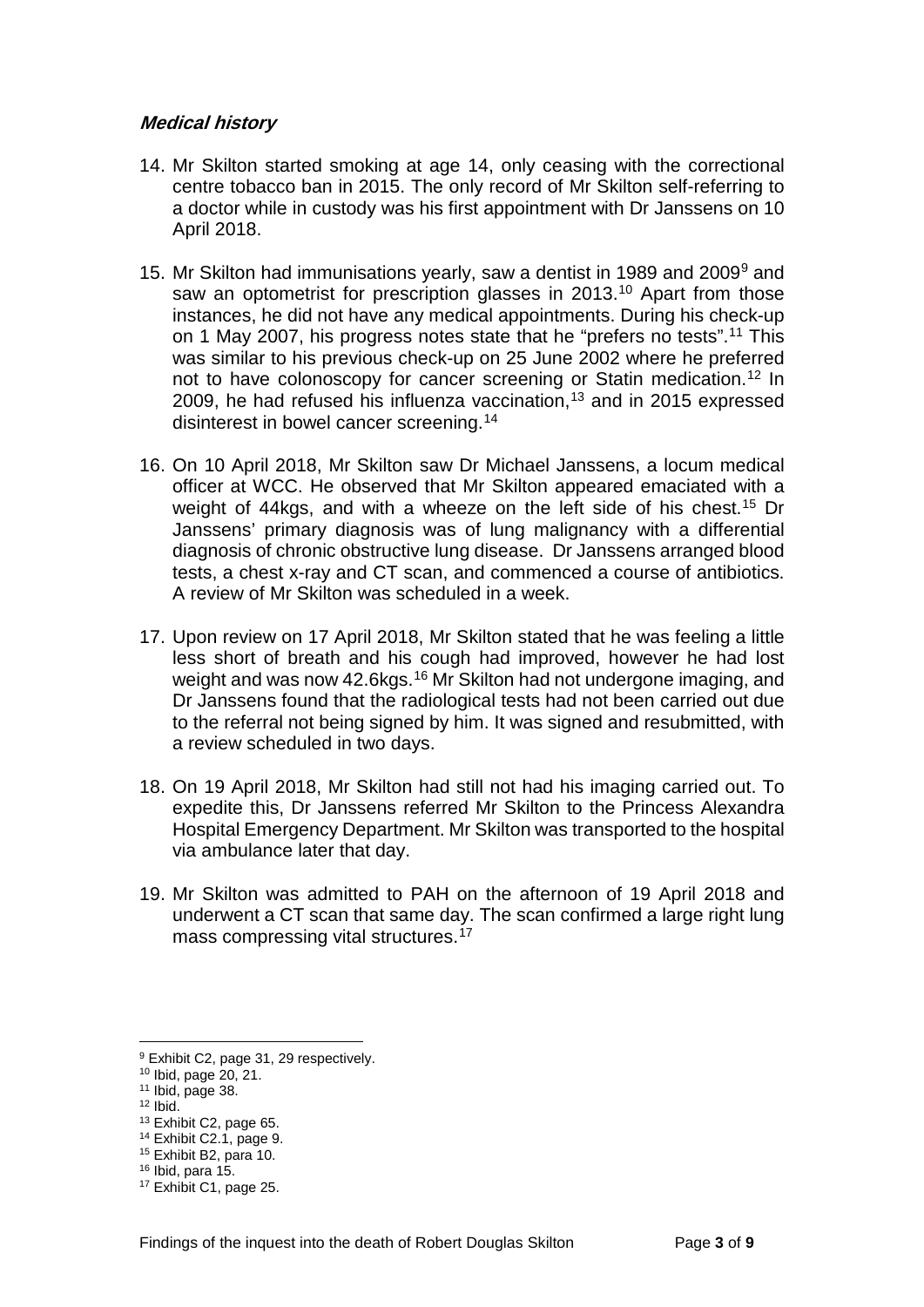- 20. The likely diagnosis of advanced pulmonary malignancy was discussed with Mr Skilton on 20 April 2018 with Dr Geoffrey Eather, his treating physician at the PAH[.18](#page-5-0) Mr Skilton understood that this was likely to be incurable.[19](#page-5-1) It was determined that a definitive diagnosis could be obtained via a bronchoscopy biopsy, which Mr Skilton agreed to do the following week.
- 21. On 24 April 2018, the bronchoscopy was performed, providing a tissue diagnosis of squamous cell carcinoma (non-small cell lung cancer) with advanced staging. During the recovery period of the biopsy, Mr Skilton incurred complications including tachyarrhythmia, tachypnea and hypoxaemia.<sup>[20](#page-5-2)</sup> He was stabilised promptly with oxygen, ventilation and digoxin and transferred to the Respiratory High Dependency Unit for further stabilisation before being moved back to the Secure Unit.
- 22. The results from biopsy were discussed at a Multidisciplinary Lung Malignancy Conference on 26 April 2018, with the outcome being that Mr Skilton was assessed as having terminal advanced cancer. Mr Skilton was made aware that this was incurable with poor survival chances. He was referred to the Palliative Care Service and discussed his wishes regarding resuscitation at the end of his life. Mr Skilton completed an Acute Resuscitation Plan<sup>[21](#page-5-3)</sup> stating that he did not wish to be resuscitated. including measures such as CPR, defibrillation and non-invasive ventilation.[22](#page-5-4)
- 23. The Radiation Oncology team reviewed Mr Skilton on 27 April 2018, and he agreed to palliative radiotherapy for comfort/symptom control. This was scheduled to commence on the following week.
- 24. On the morning of 28 April 2018, Mr Skilton was assessed as being stable, symptomatically well and comfortable. That evening, at approximately 8:02pm, a rapid response call was made due to the onset of acute respiratory distress with tachycardia and tachypnea. Comfort measures were taken in accordance with Mr Skilton's Acute Resuscitation Plan, and he was administered an appropriate dose of morphine, midazolam and metoclopramide (via infusion) at 20:29. This was effective in alleviating his distress.
- 25. Mr Skilton was visually confirmed to be deceased at 10:16pm by nursing staff with a formal death certification being made at 00:30am.

 $\overline{a}$ 

<span id="page-5-1"></span><span id="page-5-0"></span><sup>&</sup>lt;sup>18</sup> Exhibit B1, page 2, para 6.<br><sup>20</sup> Ibid, page 2.<br><sup>21</sup> Exhibit C1, page 2.<br><sup>22</sup> Exhibit B1, page 3, para 1.

<span id="page-5-2"></span>

<span id="page-5-3"></span>

<span id="page-5-4"></span>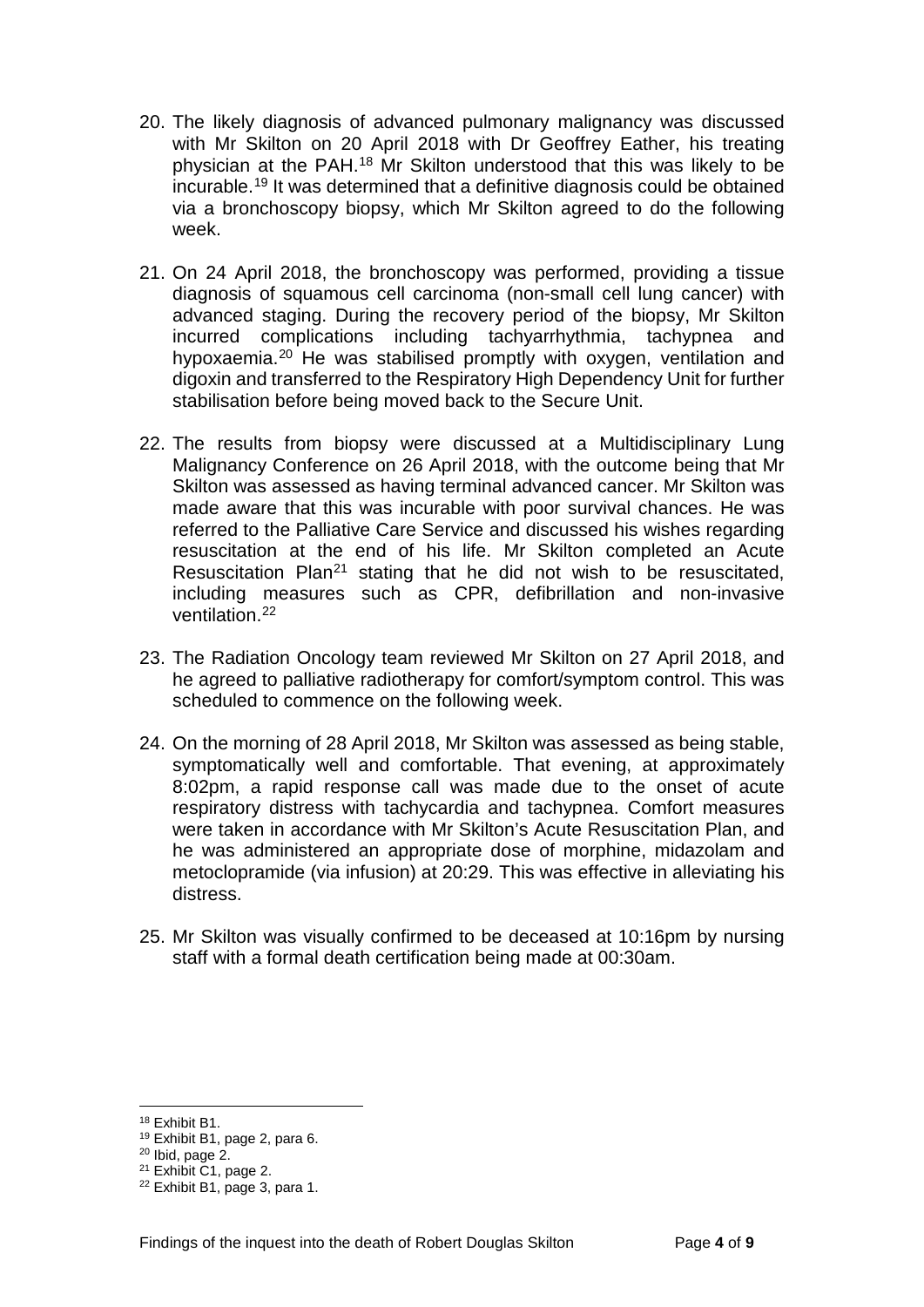## **Autopsy report**

- 26. On 29 April 2018 Dr Andrzej Kedziora conducted an autopsy consisting of an external examination of the body, toxicology, a full body CT scan and a review of medical records from the PAH and West Moreton Health Service.<sup>[23](#page-6-0)</sup>
- 27. The external examination showed no external injuries and the CT scan revealed no internal injuries. Toxicology revealed therapeutic levels of medications used at the PAH (morphine and midazolam) with no alcohol or illicit drugs detected. These results are consistent with the PAH records of the comfort-based treatment used at the end of Mr Skilton's life.
- 28. The CT scan confirmed a "right parahilar/posterior mediastinal mass consistent with right lung carcinoma". [24](#page-6-1) With the medical records indicating his history of chronic smoking, weight loss, increased exertional dyspnoea and pre-death diagnosis of squamous cell carcinoma, Dr Kedziora found the cause of death to be lung cancer.
- 29. The cause of death was given as lung cancer (squamous cell carcinoma). $^{25}$  $^{25}$  $^{25}$

#### **CFMU report**

- 30. Dr Ian Home from the Clinical Forensic Medicine Unit provided advice regarding Mr Skilton's treatment at the WCC and PAH.
- 31. Dr Home agreed with the cause of death given at autopsy, and considered the response from Dr Janssens at WCC on 10 April 2018 to be appropriate. He noted that the medical examination on that date was comprehensive and of a high standard.<sup>26</sup>
- 32. Mr Skilton had died 18 days after his first appointment with Dr Janssens, and there was a delay of nine days in arranging imaging following an administrative oversight. Dr Home commented that while Mr Skilton's x-ray requests were not processed in a timely way, it did not cause significant or outcome-changing delays in his management. This was largely due to Dr Janssens' subsequent direct referral to the emergency department at the PAH.[27](#page-6-4)
- 33. Dr Home considered the PAH's response to Mr Skilton's admission to be swift and appropriate, with medical staff keeping Mr Skilton apprised of their findings and prognosis. He noted that Mr Skilton was involved in his treatment and chose to follow a non-interventional path with palliative radiotherapy. As his lung disease was incurable and presented with compression of major structures, rapid deterioration was expected. When

<span id="page-6-0"></span><sup>&</sup>lt;sup>23</sup> Exhibit A4.

<span id="page-6-1"></span><sup>&</sup>lt;sup>24</sup> Exhibit A4, page 4.<br><sup>25</sup> Exhibit A4, page 7.

<span id="page-6-3"></span><span id="page-6-2"></span><sup>26</sup> Exhibit D1, CFMU Report, page 9.

<span id="page-6-4"></span><sup>27</sup> Ibid.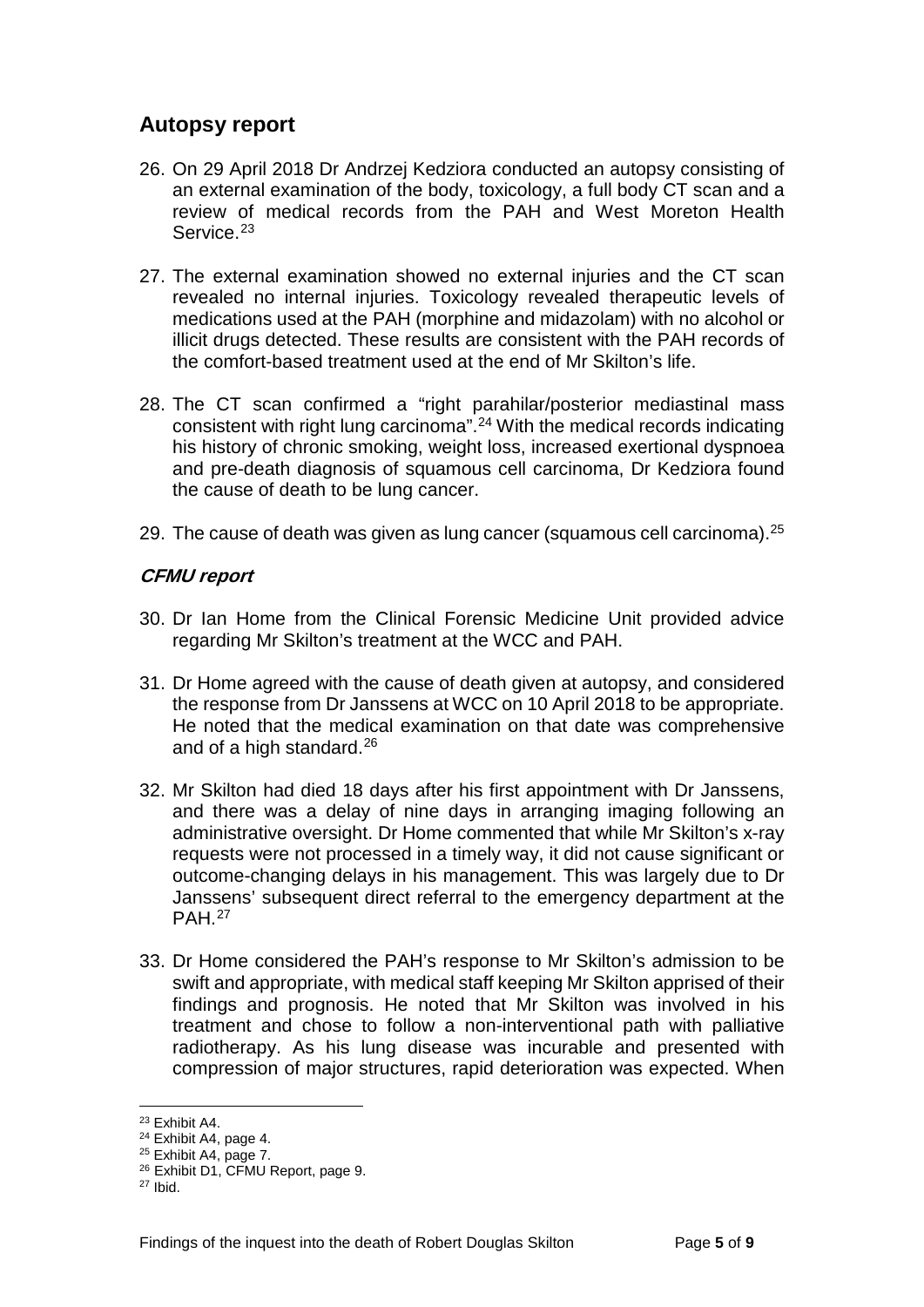this occurred, Dr Home noted that the PAH management was in accordance with his wishes of palliative analgesia and sedation. *[28](#page-7-0)*

34. Dr Home explored the toxicology results of Mr Skilton, providing an explanation of the dosages of morphine and midazolam that were administered during his respiratory distress on 28 April 2018. Neither drug was found to have contributed to Mr Skilton's death.<sup>[29](#page-7-1)</sup>

#### **Conclusions**

- 35. Mr Skilton's death was caused by natural causes. He was diagnosed with lung cancer that was at a very advanced stage in the weeks before his death. There were no missed opportunities for intervention.
- 36. I am satisfied that the medical care provided to Mr Skilton while he was in custody at WCC was adequate. As Dr Home noted, he rarely attended the medical clinics at WCC. The only record of him self-referring to a doctor was the first meeting with Dr Janssens shortly before his death. Dr Home noted that Dr Janssens' diagnosis was accurate and his management plan was reasonable.
- 37. Although there was an administrative delay of just over a week in Mr Skilton receiving chest imaging, I am satisfied that this delay had no effect on Mr Skilton's treatment or management.
- 38. I am also satisfied that the treatment provided by the PAH was appropriate. Palliative care services were engaged at the terminal phase of his illness and supervised the institution of appropriate comfort measures when an acute deterioration occurred in the final stages. This was in keeping with Mr Skilton's wishes, which were well documented.
- 39. I consider that the treatment provided to Mr Skilton was of the same standard that an ordinary member of the community would receive.

<sup>28</sup> Ibid.  $\overline{a}$ 

<span id="page-7-1"></span><span id="page-7-0"></span><sup>29</sup> Exhibit D1, page 6, 7.